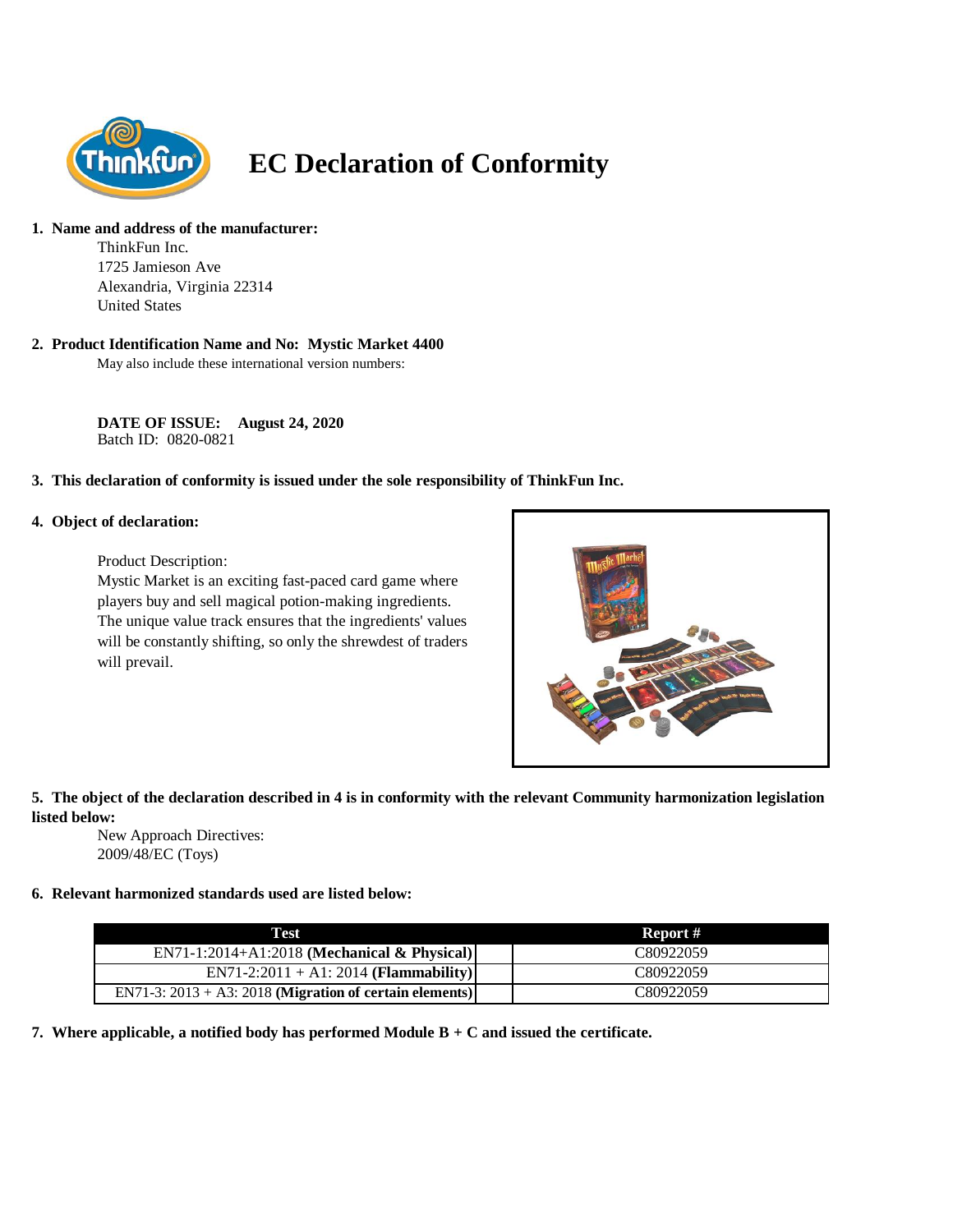# **8. Additional Information:**

The object of declaration is also in conformity with the following standards/regulations:

| <b>Test</b>                                                                               | Report #  |
|-------------------------------------------------------------------------------------------|-----------|
| REACH Annex XVII (Cadmium)                                                                | C80922059 |
| <b>REACH Annex XVII (Phthalates)</b>                                                      | C80922059 |
| <b>REACH Annex XVII (Azo Dyes)</b>                                                        | C80922059 |
| 94/62/EC (Heavy Metals Requirements on Packaging                                          |           |
| and Packaging Waste)                                                                      | C80922059 |
| Determination Of Polycyclic Aromatic Hydrocarbon [Point                                   |           |
| 50 Of The Annex XVII Of The Regulation (EC) No.                                           |           |
| 1907/2006 (REACH) With Further Amendment                                                  | C80922059 |
| Determination Of Pentachlorophenol [Point 22 Of The                                       |           |
| Annex XVII Of The Regulation (EC) No. 1907/2006                                           |           |
| (REACH) With Further Amendment]                                                           | C80922059 |
| Determination Of Pentachlorophenol[German Ordinance                                       |           |
| on Prohibition of Chemical (ChemVerbotsV) Attachment                                      |           |
| 15]                                                                                       | C80922059 |
| Determination Of Benzene Content [Point 5 Of The Annex                                    |           |
| XVII Of The Regulation (EC) No. 1907/2006 (REACH)                                         |           |
| And Further Amendment]                                                                    | C80922059 |
| Determination Of HBCDD As Per Client's Specification.                                     | C80922059 |
| Determination Of PBBs & PBDEs Content As Per Client's                                     |           |
| Specification [(EU) No. 757/2010 And (EU) No.2016/293                                     |           |
| Amending Regulation (EC) No 850/2004 On Persistent                                        | C80922059 |
| [Bedarfsgegenständeverordnung Annex 1 (to § 3)]                                           |           |
| Substances which may not be used in the manufacture or                                    |           |
| treatment of certain consumer goods]                                                      | C80922059 |
| Determination Of Flame Retardant Content [Point                                           |           |
| 4,7,8,44,45 Of The Annex XVII Of The Regulation (EC)                                      |           |
| No. 1907/2006 (REACH) With Further Amendment]                                             | C80922059 |
| Flame                                                                                     |           |
| Retardant (PBBs & PBDES) As Per Client's Specification<br>w/ Reference to Chem. Verbots V |           |
| Regulation.                                                                               | C80922059 |
|                                                                                           |           |
| Aniline referring to Regulation (EC) 1907/2006 (limit                                     |           |
| of 30mg/kg)                                                                               | C80922059 |
|                                                                                           |           |
| Content of lead according to Regulation (EC) 1907/2006                                    |           |
| Annex XVII                                                                                | C80922059 |
| Textiles - Color fastness to perspiration and optical                                     |           |
| brightners according to EN ISO 105-E04                                                    | C80922059 |
| Textiles - color fastness to rubbing according to EN                                      |           |
| ISO 105-X12                                                                               | C80922059 |
|                                                                                           |           |
| Allergizing and cancerogenic colorants according to                                       |           |
| directive 2009/48/EG and DIN 54231                                                        | C80922059 |
| Formamide according to directive 2015/2115/EU                                             |           |
| and directive 2009/48/EG                                                                  | C80922059 |